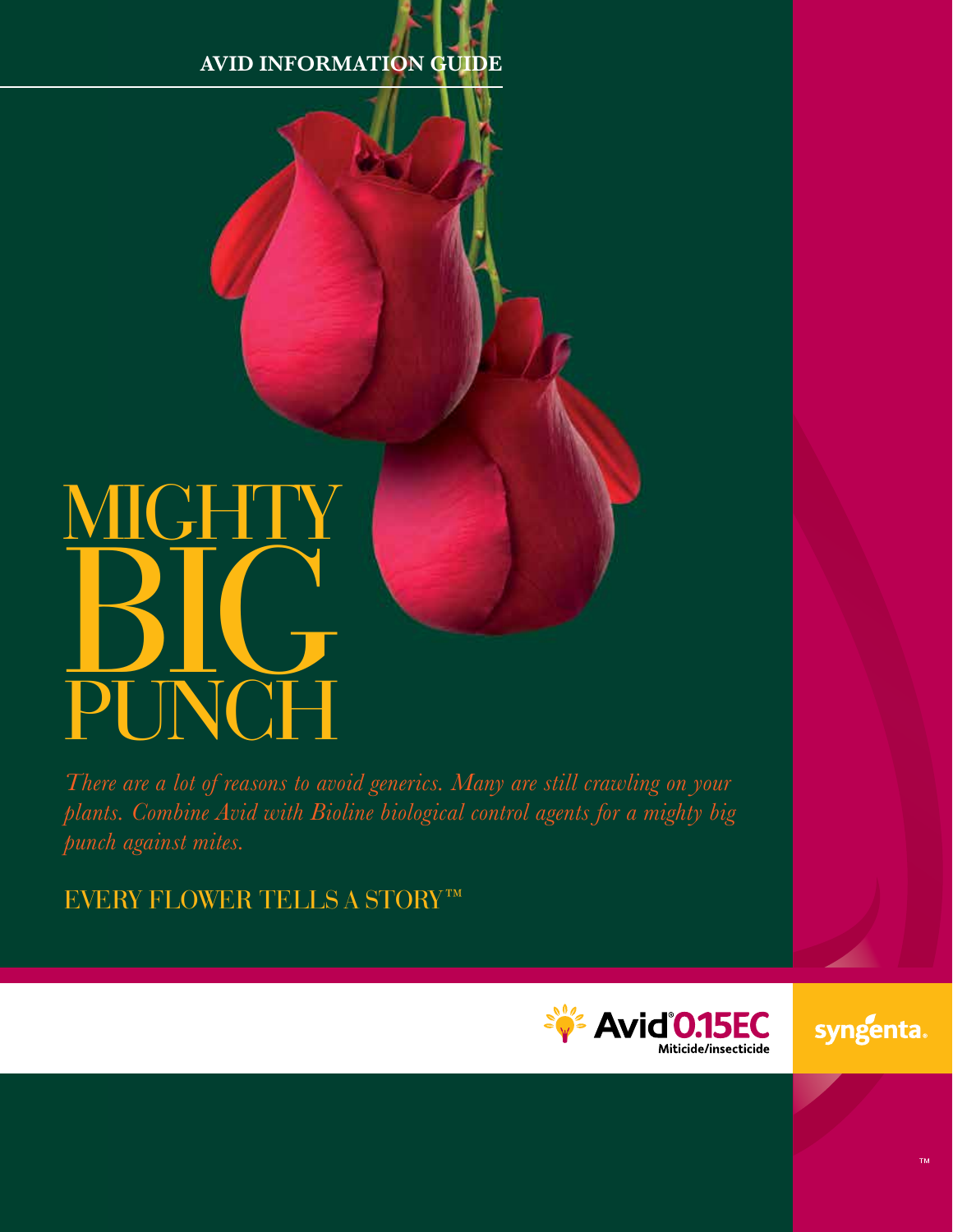Avid® miticide/insecticide is a proven standard in mite and leafminer control. Growers continue to depend on it for unsurpassed control of these pests.

In addition, Avid provides these benefits:

- Rain-fast within hours of application, with no unsightly residue and very little odor.
- Reduces or prevents damage to plants pests stop feeding on plant tissue within hours of ingestion.
- Ideal for rotation in resistance management programs due to its unique chemistry and mode of action.

#### *How Avid works*

Avid penetrates the leaf surface to form a reservoir of active ingredient inside the leaf tissue. This reservoir provides long-lasting activity against damaging foliarfeeding insects and mites. Avid provides control of labeled pests by direct contact and through ingestion. Having translaminar activity, Avid penetrates the pests' nerve receptors. Paralysis sets in within hours, and pests are no longer able to feed. They die within two to four days.

#### *Considering generics? First, weigh the risks.*

Formulating a miticide/insecticide product with abamectin is a highly complex process. Loss of the chemical's full efficacy is a constant risk.

Syngenta's proven purification process filters out the less-active avermectin strains, leaving only the most potent active ingredient for the highest level of pest control.

- Engineered for maximum leaf penetration and uptake to provide extended residual control that is effective, even under tough conditions.
- Formulated for extended storage stability, offering peace of mind and confidence.

#### *Avid vs. generic abamectin*

This bar graph shows the superior mite control obtained with Avid versus a generic abamectin formulation.





| Mites: <sup>1</sup>            | <i>Liriomyza</i> Leafminers <sup>2</sup> |
|--------------------------------|------------------------------------------|
| European Red Mite              |                                          |
| <b>Two-spotted Spider Mite</b> | Boxwood Leafminer                        |
| Carmine Spider Mite            |                                          |
| Southern Red Mite              | Aphids                                   |
| Spruce Spider Mite             | Thrips                                   |
| Tarsonemid Mites: <sup>3</sup> | Whiteflies                               |
| Cyclamen                       |                                          |
| <b>Broad Mites</b>             |                                          |
| <b>Eriophyid Mites:</b>        |                                          |
| Rust                           |                                          |
| <b>Bud Mites</b>               |                                          |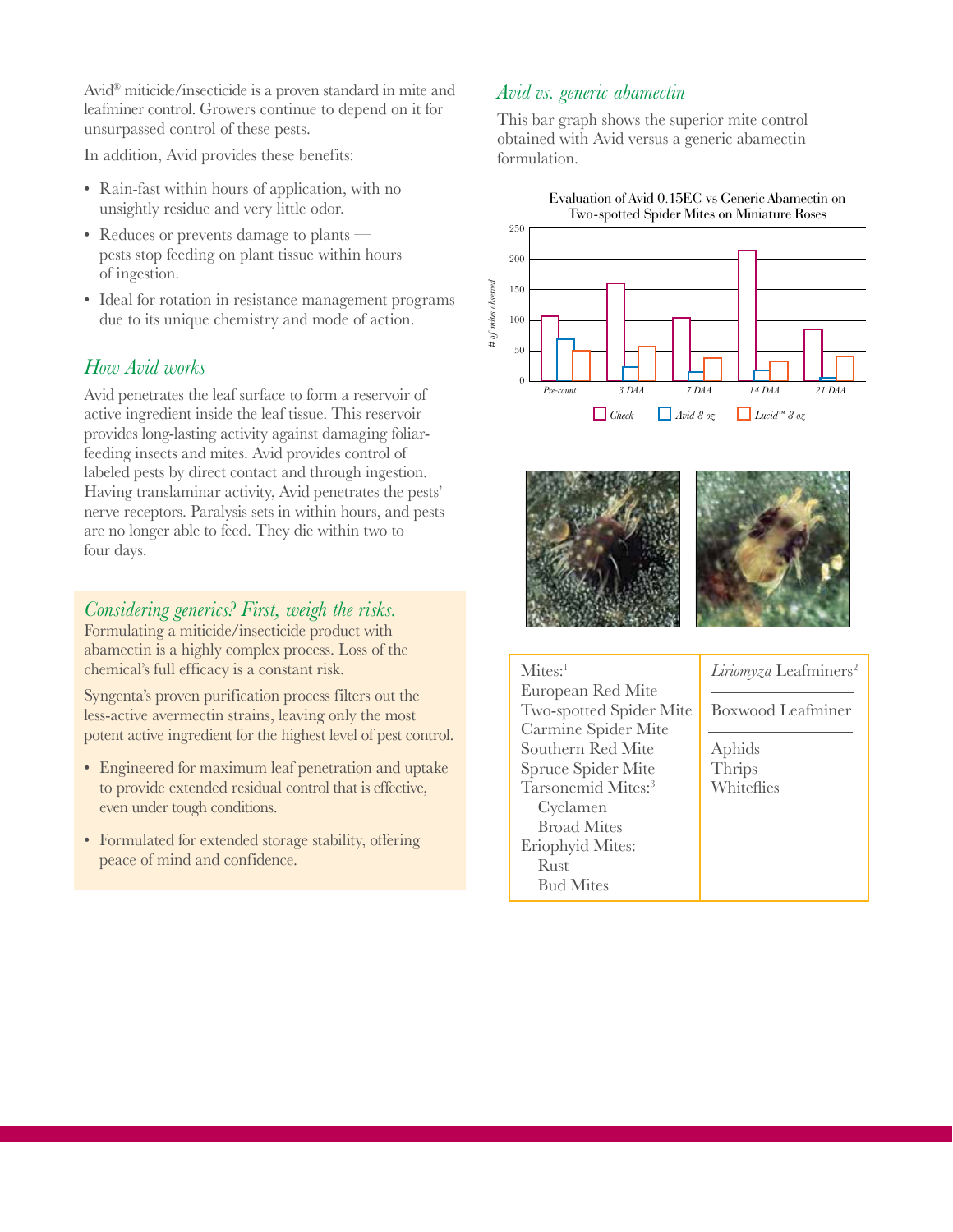## *A variety of uses*

Avid's unique formulation is registered for use on herbaceous and woody ornamentals, including foliage plants and Christmas trees grown outdoors or in greenhouses and shade houses. It is also effective on foliage plants, Christmas trees and other woody ornamentals. Avid provides tank-mix flexibility with a 12-hour REI (re-entry interval), offering next day access to the greenhouse or field.

#### *Use rates*

Apply Avid at 8–16 fl oz per acre. Use sufficient water volume to achieve uniform and thorough plant coverage.

#### *Compatible with beneficials*

Avid can be used in ICM (Integrated Crop Management) programs with biological control agents. Abamectin, the active ingredient in Avid, quickly moves into plant tissue after application and photodegrades from the plant surface. Photodegradation can occur more quickly on plants grown outdoors and under high light conditions. As a general rule, wait at least 7 days after an Avid application before releasing predatory mites like Phytoline p (*Phytoseiulus persimili*s) and other beneficial arthropods.

## *Resistance management*

To reduce the potential for resistance development, consider these resistance management guidelines:

- Follow label recommendations for each pest.
- Apply to young, immature stages when first observed.
- Make two to three applications on a 7-day interval then rotate to other products with a different MOA. (Leafminer programs require three applications, while mite programs require two applications)
- Use in conjunction with beneficial predators.

Because of its unique mode of action, Avid may be used in rotation with other effective products registered on similar pests in ornamentals. These solutions are listed by their brand name with their mode of action in parentheses:

*NOTE: Products identified are representative of those chemical classes listed and are not meant to be inclusive of all available products.*



*\*Scimitar GC is a Restricted Use Pesticide*

For more information about how the Syngenta Plant Protection portfolio can help keep pests from invading your plants, please visit **AvidInsecticide.com**.